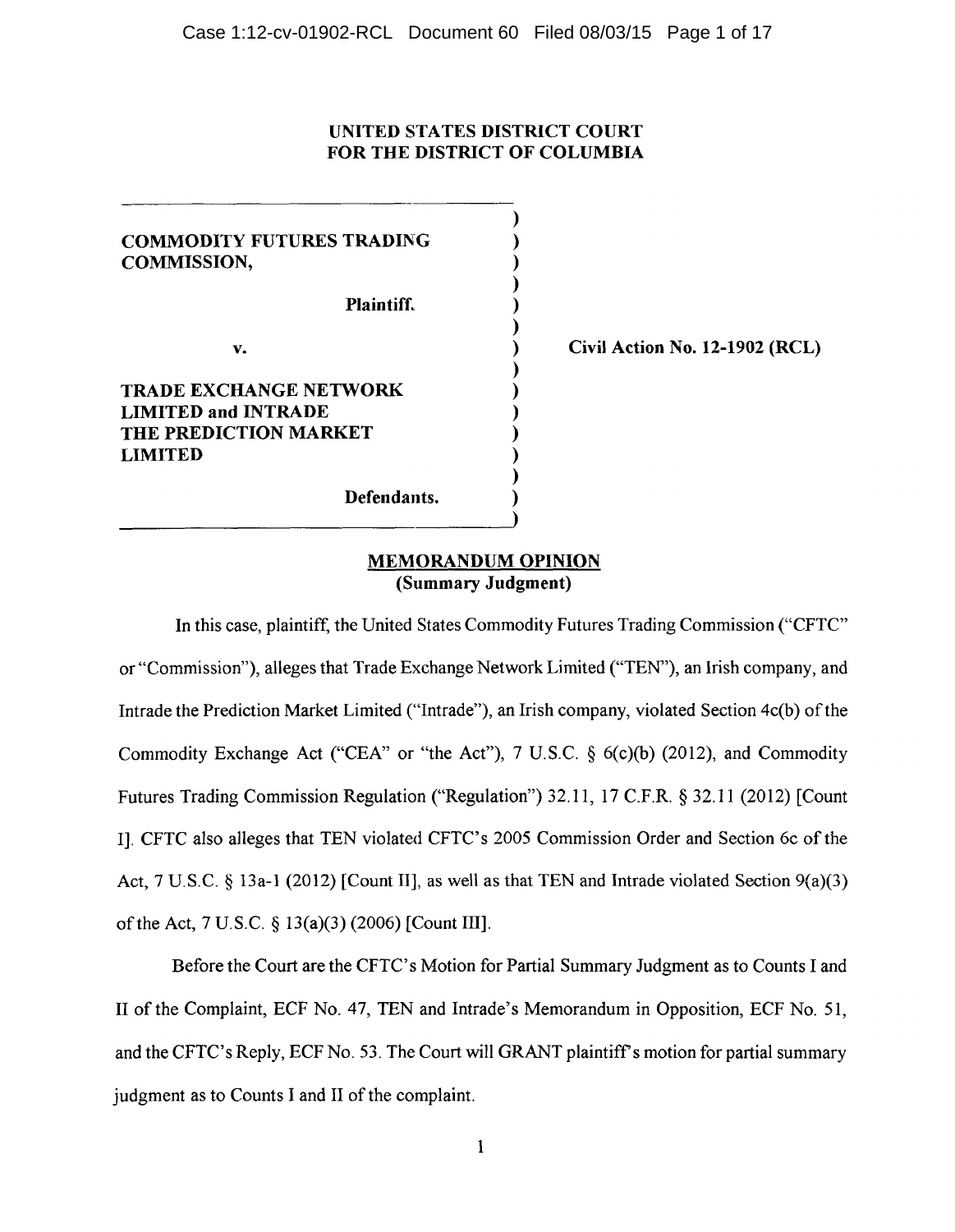# I. BACKGROUND.

Defendants TEN and Intrade are both companies organized under the laws of Ireland with principal places of business in Dublin, Ireland. Answer  $\mathbb{II}$  14-15, ECF No. 7. In 2005, the CFTC entered an administrative order ("2005 Commission Order") against TEN for violating Section 4c(b) of the CEA, 7 U.S.C. § 6c(b) (2002), and Regulation 32.11 of the CFTC's Regulations, 17 C.F.R. § 32.11 (2004) by "soliciting and accepting orders from U.S. residents for commodity options not otherwise excepted or exempted from the Commission's ban on options." Trade Exch. Network, Comm. Fut. L. Rep. ¶ 30135 (Sept. 29, 2005) ("2005 Commission Order"), ECF No. 47-3. TEN acknowledged service and consented to the entry of the 2005 Commission Order. 2005 Commission Order; Answer 1. The 2005 Commission Order found that:

> "TEN, through its websites, offers for trading to U.S. residents, as well as residents of all other nations, commodity option contracts. The contracts have a specific strike price and trade at values between 0 and 100. Traders buy and sell the contracts based on their belief as to whether the contract will settle closer to 0 or 100. For example, TEN offered a Gold Futures Year End 2005 contract that had a strike price of \$300. Traders bought the contract in anticipation that the year end closing price of gold futures would reach \$300, or they sold the contract in anticipation that the strike price would not be achieved. TEN' s websites offered other commodity option contracts including Daily Crude Oil, Light Sweet Crude Oil Futures Year End, Intraday Euro versus U.S. Dollar Rate, U.S. Dollar versus Yen Cash Rate, and Scheduled Federal Open Market Committee Rate Announcements."

(2005 Commission Order at 2.)

TEN, without admitting or denying the findings in the 2005 Commission Order, agreed to refrain from violating Section 4c(b) of the Act, 7 U.S.C. § 6c(b) (2002) and Regulation 32.11, 17 C.F.R. § 32.11 (2004) in the future, to pay a civil monetary penalty in the amount of \$150,000, and to perform additional requirements under the Commission Order, including informing TEN' s U.S. customers that certain contracts are unavailable for them to trade on TEN's trading websites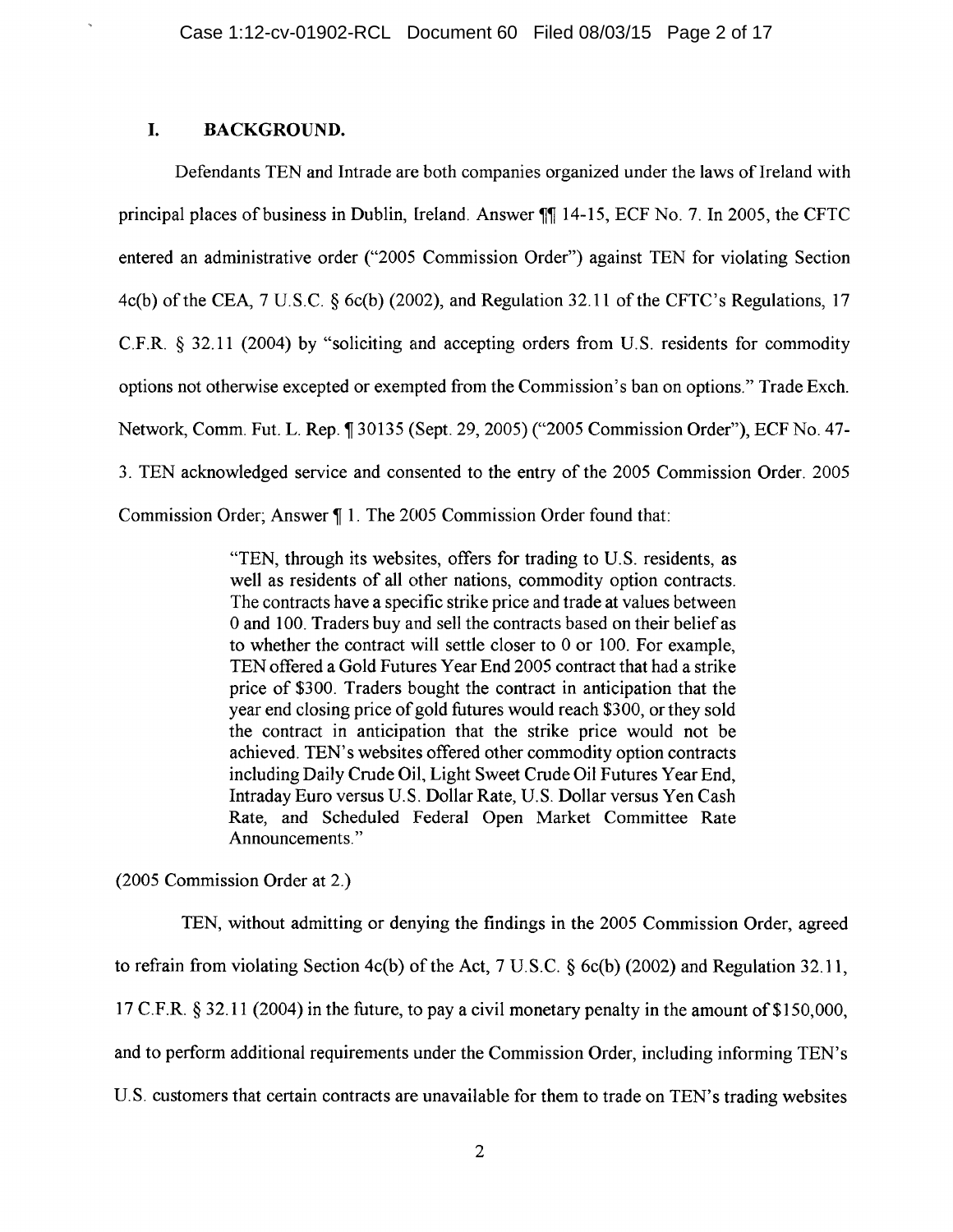### Case 1:12-cv-01902-RCL Document 60 Filed 08/03/15 Page 3 of 17

by "utilizing a pop-up notice that will appear when [US.] customers attempt to enter orders on those contracts." *Id* at 3, 5. TEN also agreed it would "not undertake any act that would limit its ability to fully cooperate with the Commission." *Id* at 6. At the time of the 2005 Commission Order, TEN designated Michael Phillip, Esq. to "receive all requests for information pursuant to this undertaking." *Id.* Further, TEN agreed to give written notice to the Division of Enforcement of intention to change the designated US. representative fourteen (14) days before it occurs. *Id* 

Intrade.com is an internet-based "platform where [customers] make predictions by buying and selling shares on the outcome of real-world events." *How Intrade Works,* Intrade: The World's Leading Prediction Market (Dec. 28, 2011), www.intrade.com, ECF No. 47-22. "There are two possible outcomes to each of these events - yes, the event will happen as described, or no, it will not happen." *Id.* The website allows customers to buy shares if they are predicting that the market event will happen and to sell shares if they are predicting that the event will not happen. *Id*. "Because a market will always settle at either \$0.00 or \$10.00, all shares are bought and sold at prices somewhere in between." *Id.* If the event occurs, the contract settles at \$10; if the event does not occur, it settles at \$0. *Id*. The customer who purchased shares makes a profit if price of the market goes up, and the customer who sold shares makes a profit if the price of the market goes down. *Id* For example, if a customer purchases shares at \$7 per share and the market settles at \$10, then the customer will make a profit of \$3 per share. *Id* 

In early 2007, TEN deconsolidated into three separate entities. TEN's 3d Supp. Resp. Interrog. No. 6, ECF No. 51-2. "As a result of the reorganization, which took effect on or about February 28, 2007, TEN transferred its non-sports prediction markets and technology-related intellectual property to Intrade." *Id* "Intrade obtained ownership of or usage rights to the www.intrade.com domain, TEN's customer lists and historical market data, all open nonsports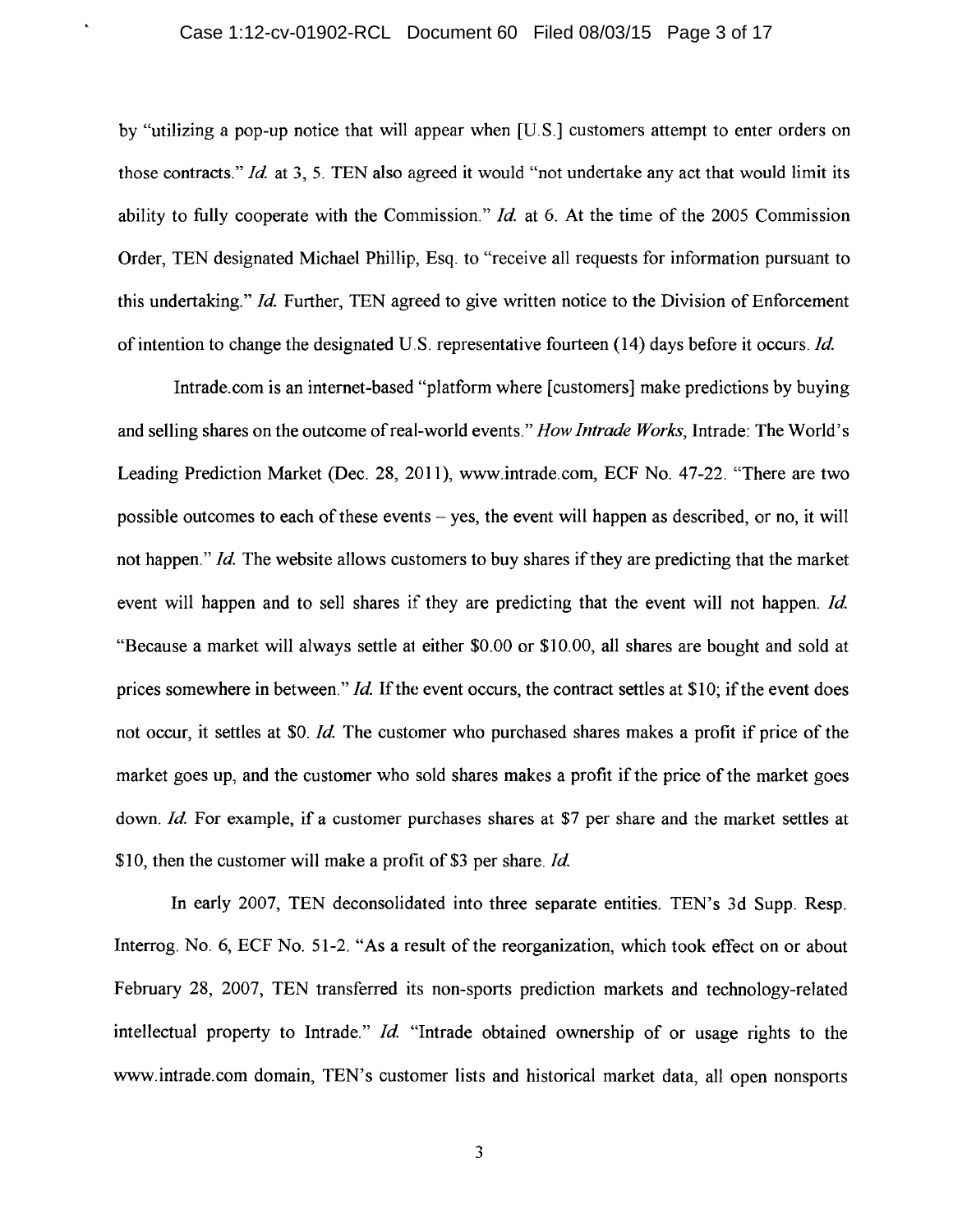[sic] positions on TEN's trading platform, and orders and member funds sufficient to cover the same." *Id.* TEN and Intrade had separate corporate registration numbers under Irish law, maintained separate bank accounts and filed separate tax returns and financial accounts. *Id.* During the relevant period, most of Intrade's shares were owned by persons who also owned shares of TEN, with an approximately 80% overlap between the shareholders of TEN and lntrade per director Ronald Bernstein's "best guess." TEN's Resp. Req. Admis. No. 8, ECF No. 47-7; Bernstein Dep. 48:1-13, Dec. 18, 2014, ECF No. 56-1. TEN did not own any portion of Intrade. TEN's Resp. Req. Admis. No. 8. Between 2007 and December 2014, TEN and Intrade shared the same directors (Geraldine Arnold, Imants Auzins, Patrick Caulfield, Christopher Delaney, John Delaney and Daniel Laffan) and officers (John Delaney and Daniel Laffan). TEN's Supp. Resp. Interrog. No. 7, ECF No. 47-18; Intrade's Supp. Resp. Interrog. No. 7, ECF No. 47-19. TEN had no employees during the relevant period. TEN's Supp. Resp. Interrog. No. 7. Between 2007 and December 2014, TEN and Intrade shared the same premises at various offices in Dublin, Ireland. Wolfenden Dep. 50:21-22; 51:1-22; 52:1-22; 53:1-4, 53:5-14, 62:12-15, ECF No. 56-9. TEN and Intrade "shared the same premises, addresses and office equipment, such as copiers and computers." Bernstein Dep. 75: 1-12, Dec. 18, 2014.

During the period from September 2007 to June  $25<sup>th</sup>$ , 2012 (the "relevant period"), TEN's bank accounts (in the name of Trade Exchange Network Ltd.) accepted funds from U.S. customers for the purpose of trading contracts based on future changes in the price of gold, the U.S. unemployment rate, U.S. gross domestic product figures and the price of currency pairs. TEN's Resps. Reqs. Admis. Nos. 27-31. TEN received these funds "on behalf of Intrade and carried a corresponding liability from TEN to Intrade for any and all such amounts." TEN's Resps. Reqs. Admis. Nos. 27-31. Intrade also maintained bank accounts that received funds from U.S.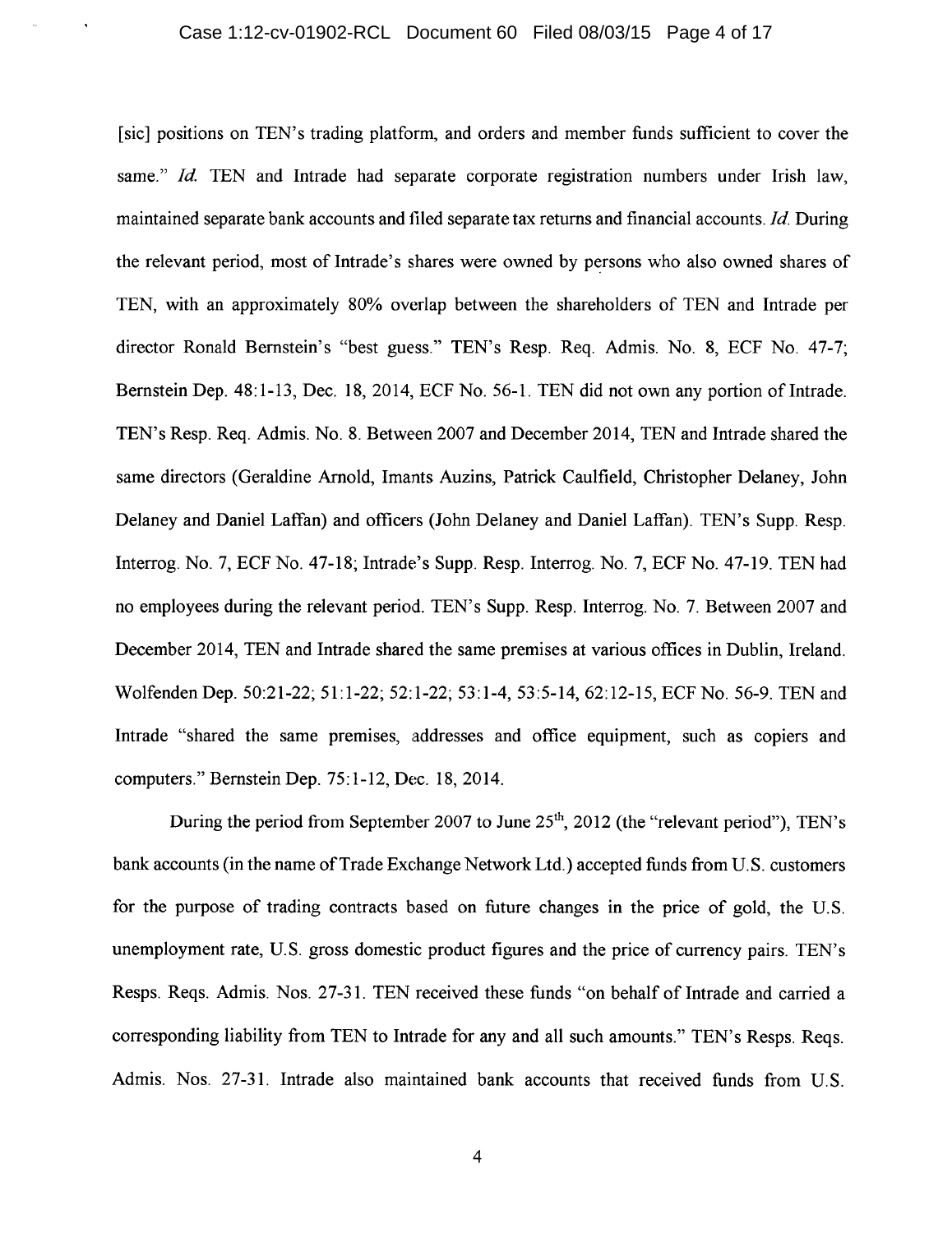#### Case 1:12-cv-01902-RCL Document 60 Filed 08/03/15 Page 5 of 17

 $\hat{\mathbf{a}}$ 

customers for the purpose of trading the abovementioned contracts. Intrade's Resps. Reqs. Admis. Nos. 27-31, ECF No. 47-8. From 2007 to 2012 TEN maintained Intrade funds in its bank accounts. Bernstein Dep. 77:1-4, Dec. 18, 2014. For example, TEN's National Irish Bank accounts contained funds received from Intrade account holders, including U.S. customers who had opened trading accounts through www.intrade.com. Wolfenden Dep. 208:1-22, 209:1-22, 210:1-9, 211:1-21. Intrade and TEN also transferred funds between their respective bank accounts at various points in 2008 and 2009. Wolfenden Dep. 108: 1-17, 210:10-13, 210:20-22, 211:8-15.

During the relevant period, US customers opened trading accounts on www.intrade.com and traded contracts based on future changes in the price of gold, the U.S. unemployment rate, the U.S. gross domestic product figures and the price of currency pairs. Intrade's Resp. Req. Admis. No. 21-22, 26. Intrade offered for trading through www.intrade.com such contracts as "February 2011 (G12) Gold Futures to Close on or above 1000 on Dec 2011," "Euro/U.S. Dollar to close on or about 1.000 on 30 Dec 2011," "U.S. will go into recession during 2011," and "75 or more U.S. banks to fail during 2011." Intrade's Resp. Req. Admis. No. 20. During the relevant period, U.S. Customers traded 5,503 contracts in the areas of commodities, currencies, gasoline, climate and weather, and U.S. economic numbers. Harris Decl.  $\P$  9, ECF No. 47-24. U.S. customers funded their trading accounts by transferring money to bank accounts in Ireland in the names of Trade Exchange Network, Ltd. or Intrade The Prediction Market, Ltd.. Beyer Decl. 11 5-6, ECF No. 47-26; Wu Decl. 11 5-6, ECF No. 47-27.

Between September 1, 2007 and June 25, 2012, 443 contracts in commodities, currencies, gasoline, climate and weather, and U.S. economic numbers were blocked to U.S. customers on www.intrade.com, while 2,027 contracts in commodities, currencies, gasoline, climate and weather, and U.S. economic numbers were not blocked. Harris Decl. ¶ 16. At the end of 2010,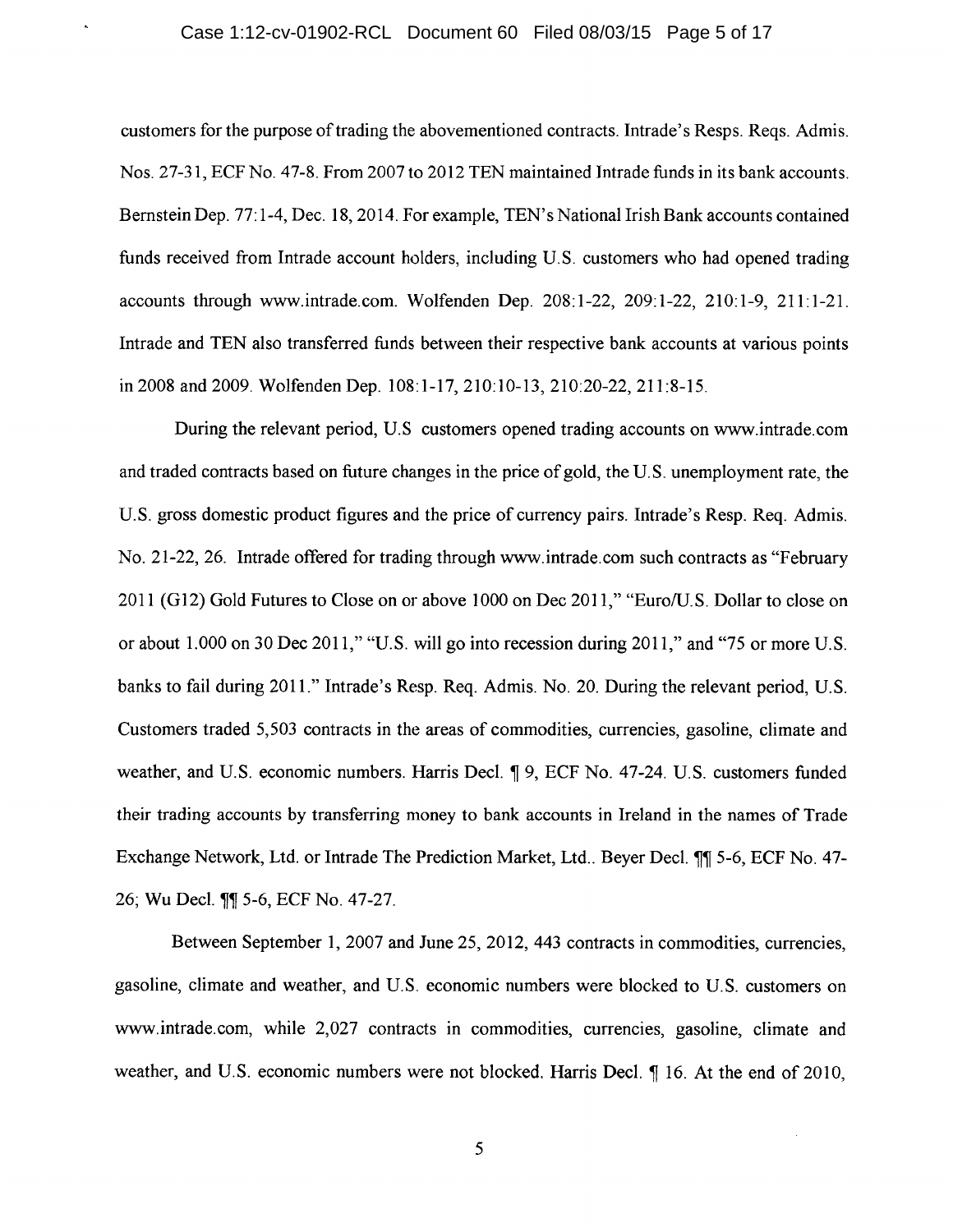#### Case 1:12-cv-01902-RCL Document 60 Filed 08/03/15 Page 6 of 17

Intrade and TEN's then-director and officer John Delaney instructed Carl R. Wolfenden, Intrade and TEN's Exchange Operations Manager, to disengage the existing blocks on www.intrade.com in order to permit U.S. customers to trade contracts in commodity and currency markets. Wolfenden Dep. 110:10-22, 111:3-6.

In February 2012, TEN's former U.S. representative, Michael Phillipp, withdrew as counsel. Answer ¶ 32. TEN did not provide the CFTC with written notice of their intent to change their designated U.S. representative pursuant to the 2005 Commission Order. TEN's Resp. Req. Admis. No. 37.

On November 26, 2012, the CFTC filed suit in this Court.

## **Il. LEGAL STANDARD**

×,

Summary judgment shall be granted if "the movant shows that there is no genuine dispute as to any material fact and the movant is entitled to judgment as a matter of law." Fed. R. Civ. P. 56(a). A material fact is a fact that might affect the outcome of the case. *Anderson v. Liberty Lobby, Inc.*, 477 U.S. 242, 248 (1986). A dispute about a material fact is "genuine" if "the evidence is such that a reasonable jury could return a verdict for the nonmoving party." *Id* "A party seeking summary judgment always bears the initial responsibility of informing the district court of the basis for its motion, and identifying those portions of 'the pleadings, depositions, answers to interrogatories, and admissions on file, together with the affidavits, if any,' which it believes demonstrate the absence of a genuine issue of material fact." *Celotex Corp. v. Catrett,* 477 U.S. 317, 323 (1986) (quoting Fed. R. Civ. P. 56(c)).

In making a summary judgment determination, the court must believe the evidence of the non-moving party and draw all justifiable inferences in its favor. *Anderson,* 477 U.S. at 255. However, "the mere existence of a scintilla of evidence in support of the non-moving party" is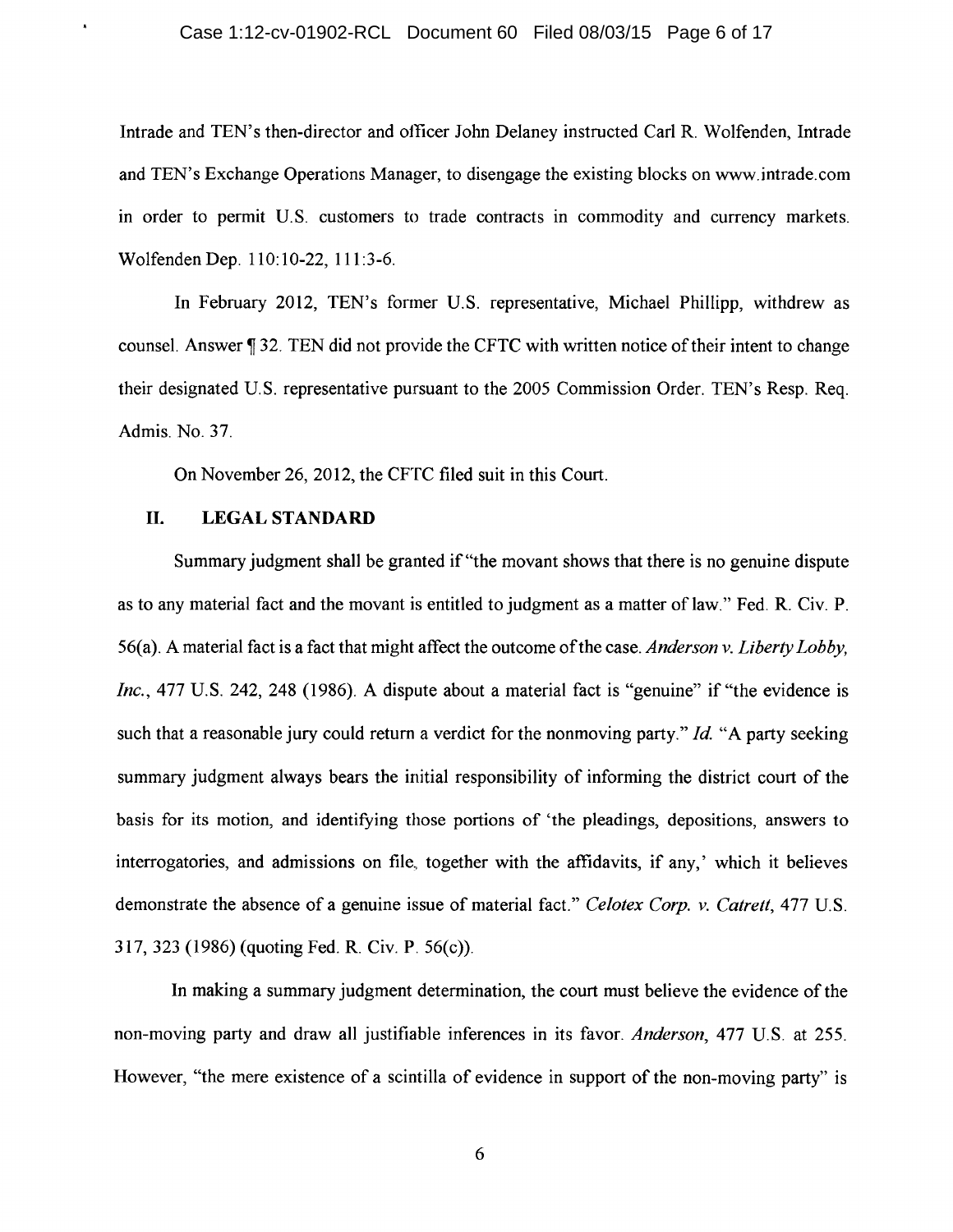insufficient to create a genuine dispute of material fact. *Id* at 252. Instead, evidence must exist on which the jury could reasonably find for the non-moving party. *Id.* 

# III. ANALYSIS

 $\pmb{\eta}$ 

## A. Count I: TEN's and Intrade's Violations of Section 4c(b) of the Act, 7 U.S.C. § 6c(b) (2012), and Regulation 32.11, 17 C.F.R. §32.11 (2012).

Section 4c(b) of the Act, 7 U.S.C.  $\delta$  6c(b) (2012), states:

No person shall offer to enter into, enter into, or confirm the execution of, any transaction involving any commodity regulated under [the CEA] which is of the character of, or is commonly known to the trade as, an "option," "privilege," "indemnity," "bid," "offer," "put," "call," "advance guaranty," or "decline" guaranty,'' contrary to any rule, regulation, or order of the Commission prohibiting any such transaction or allowing any such transaction under such terms and conditions as the Commission shall prescribe.

7 U.S.C. § 6c(b) (2012) (emphasis added).

Regulation 32.11 made it "unlawful ... for any person to solicit or accept orders for, or to accept money, securities or property in connection with, the purchase or sale of any commodity option, or to supervise any person or persons so engaged." 17 C.F.R. § 32.11 (2012). Regulation  $32.1(b)(1)$  similarly defines "commodity option transaction" and "commodity option" to mean "any transaction or agreement in interstate commerce which is or is held out to be 'of the character of, or is commonly known to the trade as, an 'option'...." 17 C.F.R.  $\S 32.1(b)(1)$ (2012) (emphasis added). TEN and Intrade argue that the Commission has not demonstrated that the contracts in question fit within the statutory and regulatory definitions of commodity options. Defs.' Opp'n at 7.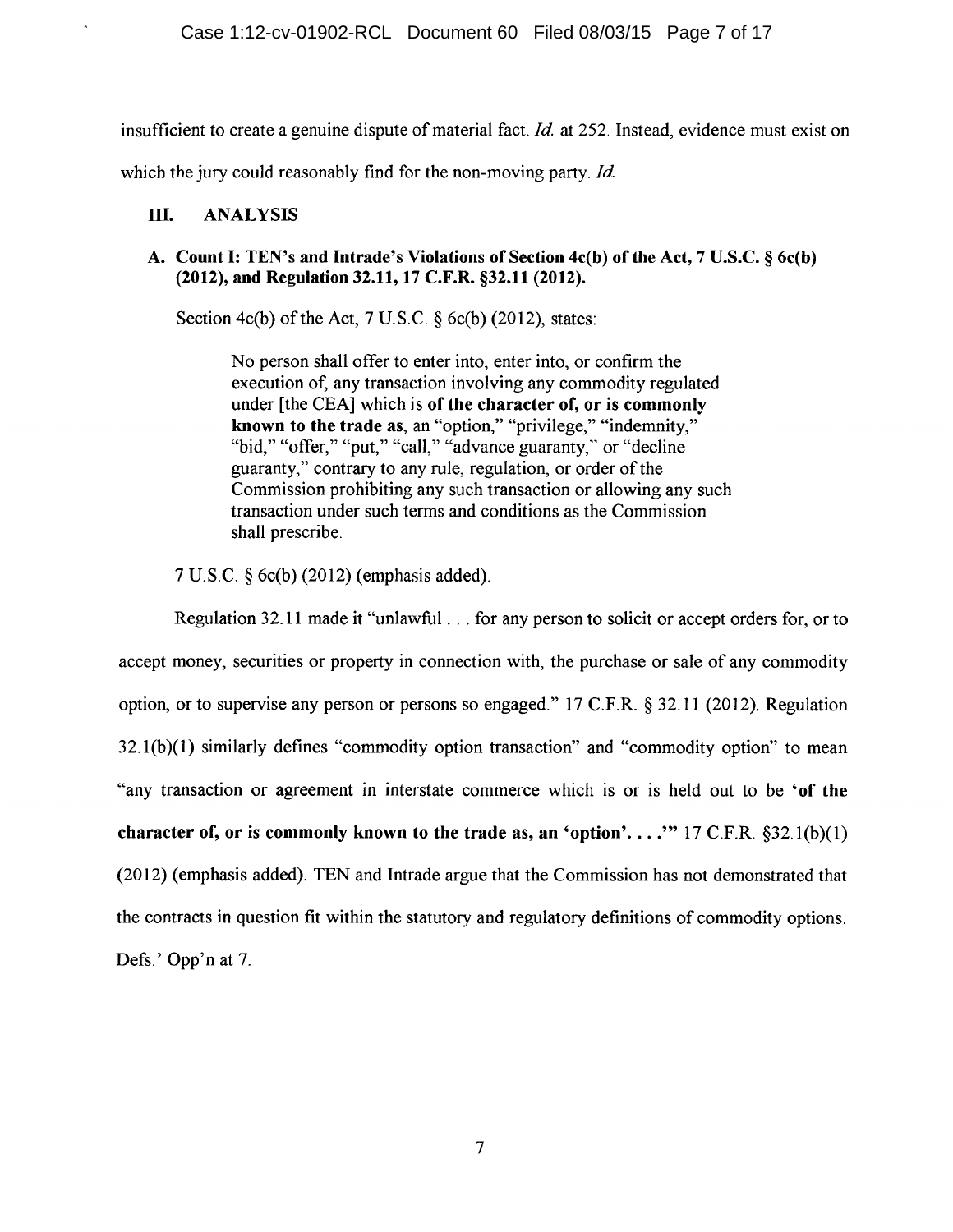$\ddot{\phantom{1}}$ 

# 1. *The Financial Instruments Available for Trading on www.intrade.com Are Known to the Trade as Binary Options.*

TEN and Intrade rely on a narrow definition of the term "option," namely "a contractual right to buy, or sell, a commodity, or commodity future by some specific date at a specified, fixed price, known as the 'strike price.'" Defs.' Opp'n at 7 (citing *CFTC v. Morgan, Harris & Scott,* Ltd., 484 F. Supp. 669, 675 (S.D.N.Y. 1979)). TEN and Intrade argue that the contracts offered on www.intrade.com are not options since they do not have certain characteristics of options under the above definition, including a "strike price," a "mechanism for delivery of an underlying asset," and a "contractual right for the buyer to buy or sell a specified quantity of a commodity at a specific price within a specific period of time." Defs.' Opp'n at 9.

There is little case law on the issue of whether the financial instruments offered by the defendants are options under the Act. One court determined that financial products that bear the characteristics of the contracts offered on www.intrade.com are not "options" under a preliminary injunction standard, but the court was not interpreting the CEA or determining whether the financial products are subject to the Commission's authority. *See Sec. & Exch. Comm 'n v. Banc de Binary Ltd.,* 964 F. Supp. 2d 1229, 1234 (D. Nev. 2013). In another case, the court declined to dismiss claims where the defendants relied on the argument that binary options are not "options" subject to CFTC's authority under the CEA and the Regulation. *See US. Commodity Futures Trading Comm 'n v. Bank de Binary, Ltd,* No. 2: 13-CV-000992-MMD, 2014 WL 691590, at \*4 (D. Nev. Feb. 20, 2014).

The language of the Act does not limit the scope of CFTC's regulation solely to the specific definition suggested by the defendants. 7 U.S.C. § 6c(b) (2012). Rather, the Act prohibits "any transaction involving any commodity regulated under [the CEA] which is of the character of, or is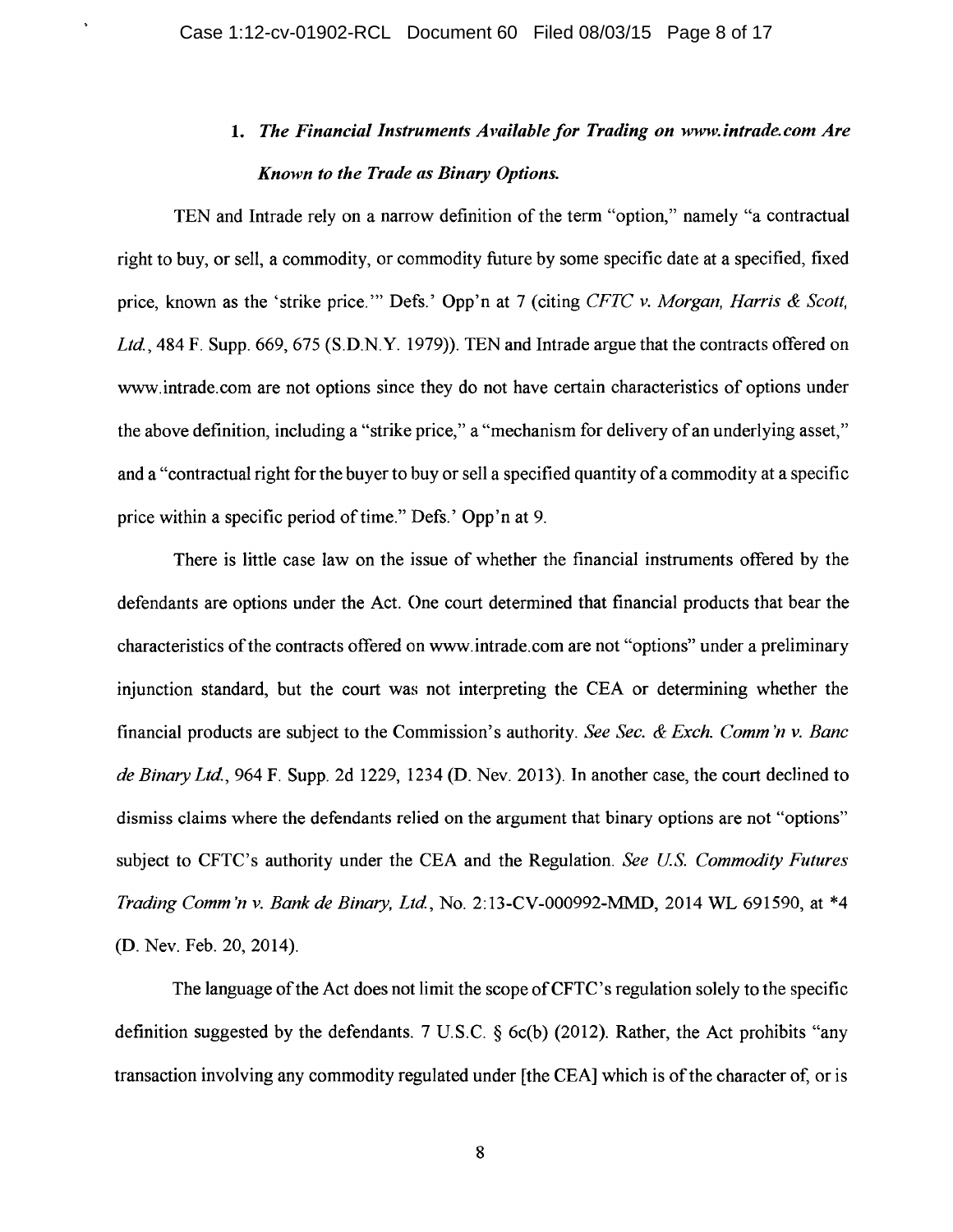### Case 1:12-cv-01902-RCL Document 60 Filed 08/03/15 Page 9 of 17

 $\bullet$ 

commonly known to the trade as, an "option," "privilege," "indemnity," bid," "offer," "put," "call," "advance guaranty," or "decline guaranty[.]" *Id.* In addition, the Act itself does not distinguish between physically-settled and cash-settled options, meaning the delivery of the underlying asset is not a requirement. *See Caiola v. Citibank, N.A. N.Y.*, 295 F.3d 312, 325 (2d) Cir. 2002).

The contracts offered on www.intrade.com meet the characteristics of what are known to the trade as "binary options." "Binary options are options with discontinuous payoffs. A simple example of a binary option is a *cash-or-nothing* call. This pays off nothing if the asset price ends up below the strike price at time *T* and pays a fixed amount, *Q,* if it ends up above the strike price . . . . A cash-or-nothing put is defined analogously to a *cash-or-nothing* call. It pays off *Q* if the asset price is below the strike price and nothing if it is above the strike price." Pl.'s Reply at 7 (citing John C. Hull, *Fundamentals of H1tures and Options Markets* 481 (7th ed. 2011) (italics in original, bold added), ECF No. 53-3; *see also* Robert W. Kolb, *Futures, Options, and Swaps* 583 (2d ed. 1997) ("Binary options have payoffs that are discontinuous, either paying nothing or a considerable amount depending on the satisfaction of some condition."), ECF No. 53-3). Ballentine's Law Dictionary offers multiple definitions for the term "option," including that it is a "simple method of speculating in the rise or fall of the market price of commodities or stocks, no actual transaction by sale or purchase being contemplated." Pl.' s Reply at 11 (citing *Ballentine 's Law Dictionary* 894 (3d ed. 1969)).

Further, these types of options are known as options in industry practice. Several Designated Contract Markets, including the Chicago Mercantile Exchange and the North American Derivatives Exchange, Inc., offer binary options. Pl.'s Reply at 8. NADEX offers a wide variety of binary option markets, including stock indices, currencies, economic events, such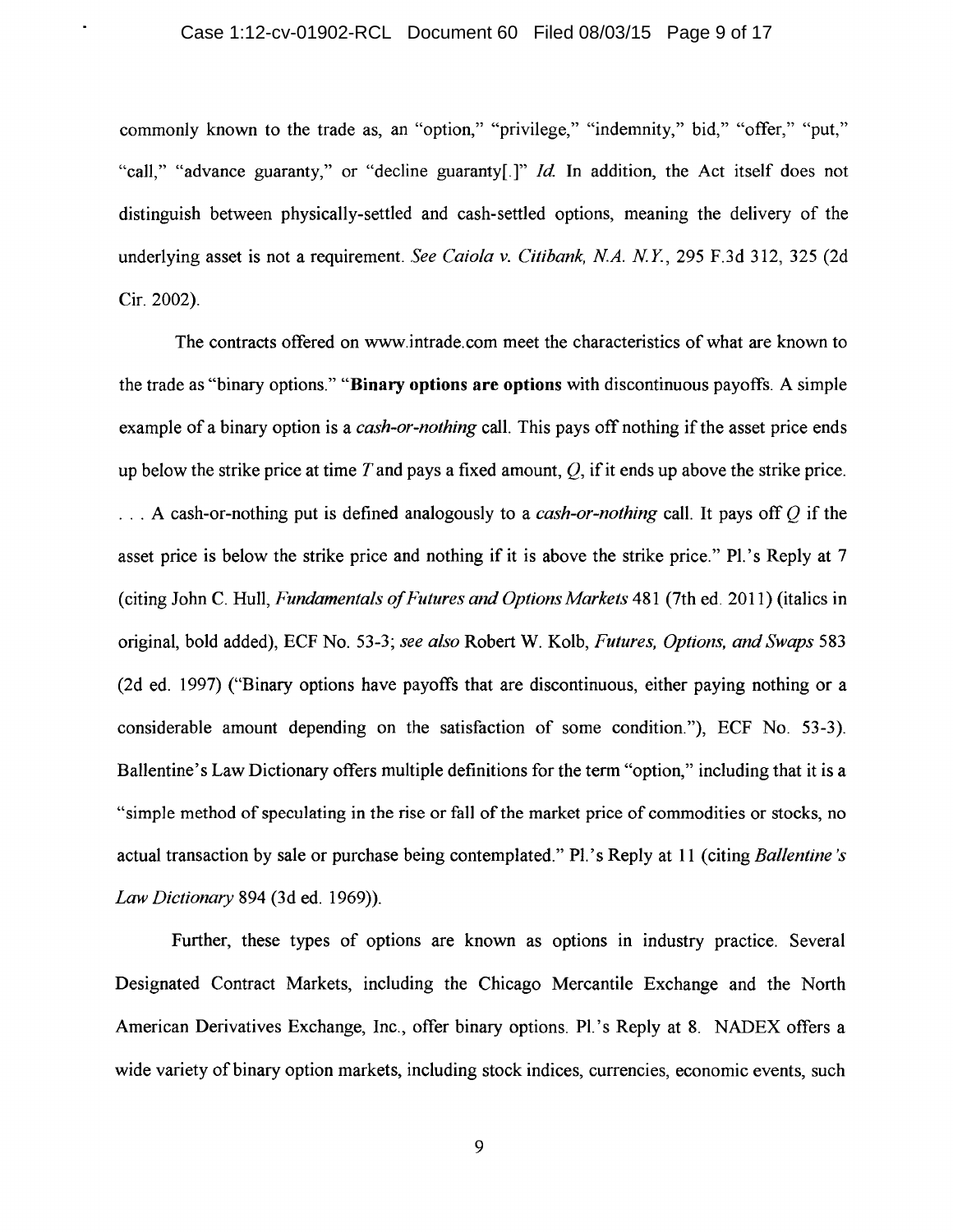### Case 1:12-cv-01902-RCL Document 60 Filed 08/03/15 Page 10 of 17

as jobless claims (the number of Americans applying for unemployment benefits), and commodities. See Pl.'s Reply at 8 (citing *Markets*, NADEX, www.nadex.com/markets-totrade.html). NADEX defines binary options as "limited risk contracts based on a simple yes/no market proposition like will the markets go up by the end of the trading week." *What Are Binary Options,* NADEX, www.nadex.com/trade-binary-options.html. Similarly to the contracts available at www.intrade.com, the customer's "profit/loss is calculated using the difference between the settlement price ... and [the customer's] opening price." *Id.* 

The contracts available for trading on www.intrade.com allowed customers to make predictions on the occurrence of events by either buying or selling shares. *See How lntrade Works,*  Intrade: The World's Leading Prediction Market (Dec. 28, 2011), www.intrade.com. There are two possible outcomes to every event – either the event will happen or it will not. *See id.* If a customer predicts that the event will occur, the customer will buy shares; if the customer predicts that the event will not occur, the customer will sell shares. *Id.* If the event occurs, the market will settle at \$10, and if it does not, it will settle at \$0. *Id.* During the relevant period, Intrade offered for trading through intrade.com such contracts as "February 2011 (G12) Gold Futures to Close on or above 1000 on Dec 2011," "Euro/U.S. Dollar to close on or about 1.000 on 30 Dec 2011," "U.S. will go into recession during 2011," and "75 or more U.S. banks to fail during 2011." Intrade's Resp. Req. Admis. No. 20. These contracts possess all the characteristics of contracts that are known to the trade as "binary options."

The Supreme Court has long recognized that "the well-reasoned views of the agencies implementing a statute 'constitute a body of experience and informed judgment to which courts and litigants may properly resort for guidance."' *Bragdon v. Abbott,* 524 U.S. 624 (1998) (quoting *Skidmore v. Swift & Co.,* 323 U.S. 134 (1944)); *see also Chevron U.S.A. Inc. v. Natural Resources*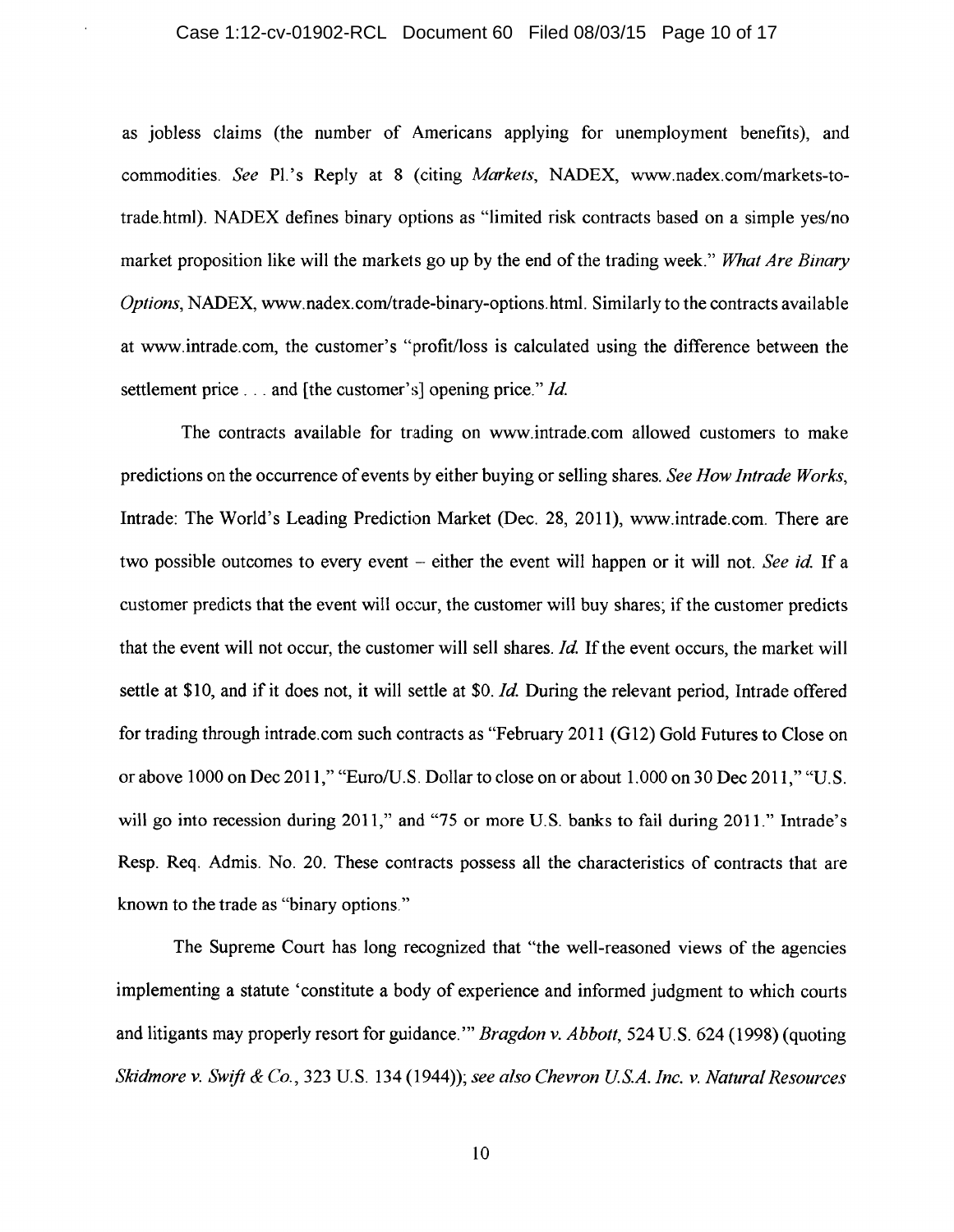٠

*Defense Council, Inc.,* 467 U.S. 837, 844 (1984) ("We have long recognized that considerable weight should be accorded to an executive department's construction of a statutory scheme it is entrusted to administer, and the principle of deference to administrative interpretations."). The CFTC has previously regulated binary options. In 2004, the Commission granted HedgeStreet Inc. 's (now known as NADEX) application to become a Designated Contract Market ("DCM'), which allowed it to lawfully offer binary options on specific commodities to U.S. customers. Pl.'s Reply at 9 (citing Div. ofMkt. Oversight, U.S. Commodity Futures Trading Comm'n, Designation Memorandum: Application of HedgeStreet, Inc. for Designation as a Contract Market pursuant to Section 5 and 6(a) of the Commodity Exchange Act (Feb. 10, 2004) at 29-30, *available at*  http://sirt.cftc.gov/SIRT/SIRT.aspx?Topic=TradingOrganizationsAD&Key=39). In granting HedgeStreet, Inc. designation as a DCM, the Commission defined "binary option" as a "cashsettled option with a fixed payout rather than a payout based on how deep the option is in the money." *Id.* at 2. Similarly to the contracts available for trading on www.intrade.com, the financial instruments offered by HedgeStreet, Inc. consist of a call option and a put option. *Id* at 29. If HedgeStreet, Inc. lists a contract on a certain index with the strike price of 100, "[a] put option on this index would expire in the money if the underlying index value is less than or equal to 100, while the call option on that same index would expire in the money if the underlying index value is greater than 100." *Id.* If the index level is above 100, the call option would be in the money and pay a fixed sum of\$10. *Id* 

TEN and Intrade do not fall within any exceptions under the Act that would allow them to lawfully offer commodity options for trading. Neither TEN nor Intrade fall into the any of the following categories: Designated Contract Market ("DCM') per Section 4(a) of the Act, 7 U.S.C. §6(a) (2012); an exempt foreign board of trade ("FBOT") or an exempt board of trade ("EBOT")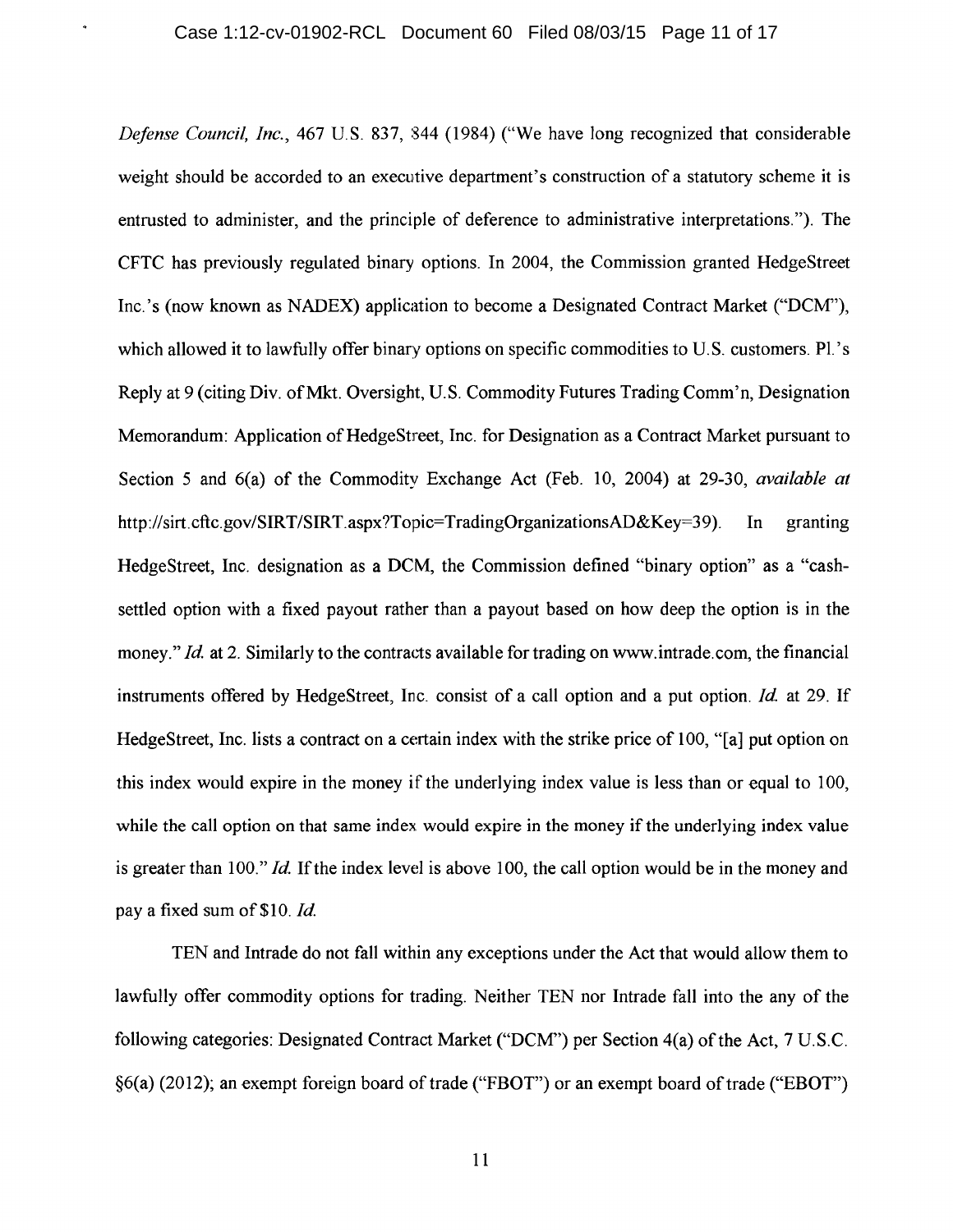per Section 5d of the Act, 7 U.S.C. § 7a-3 (2012). TEN's Resps. Req. Admis. No. 12-17; Intrade's Resps. Req. Admis. No. 12-14, 16-17.

# 2. *The Financial Instruments Available for Trading on www.intrade.com Involved Commodities Regulated by the Act.*

TEN and Intrade also argue that "Count I is based on a significant number of contracts that did not involve a 'commodity' regulated under the CEA." Defs.' Opp'n at 12. TEN and Intrade argue that a large number of the contracts in question were based on questions about weather events and economic statistics, not "goods or articles." *Id.* at 13. Under the Act, the term "commodity" includes the listed agricultural commodities (such as wheat, cotton and rice) and "all other goods and articles, except onions . . . and motion picture box office receipts ... , and all services, rights and interests ... in which contracts for future delivery are presently or in the future dealt in." 7 U.S.C. § la(4) (2012). Under this definition, the 228 contracts in gold contracts, 48 contracts in crude oil contracts, 41 contracts in currencies and 1,831 contracts in gasoline are commodity options under the Act. Harris Decl.  $\parallel$  10.

The span of the Act's definition of "commodity" is further demonstrated by the definition of"excluded commodity," which includes currency, index or measure ofinflation, "any other rate, differential, index, or measure of economic or commercial risk, return or value," "an occurrence, extent of an occurrence, or contingency (other than a change in the price, rate, value, or level of a commodity not described in clause (i)) that is beyond the control of the parties to the relevant contract, agreement, or transaction; and associated with a financial, commercial, or economic consequence." 7 U.S.C. § la(19) (2012). These commodities were excluded only under Sections  $2(d)$  and  $2(g)$  of the Act. 7 U.S.C. §§  $2(d)$ ,  $2(g)$  (2006). Sections  $2(d)$  and  $2(g)$  applied only to agreements between parties that are "eligible contract participants" (ECPs) that were not "executed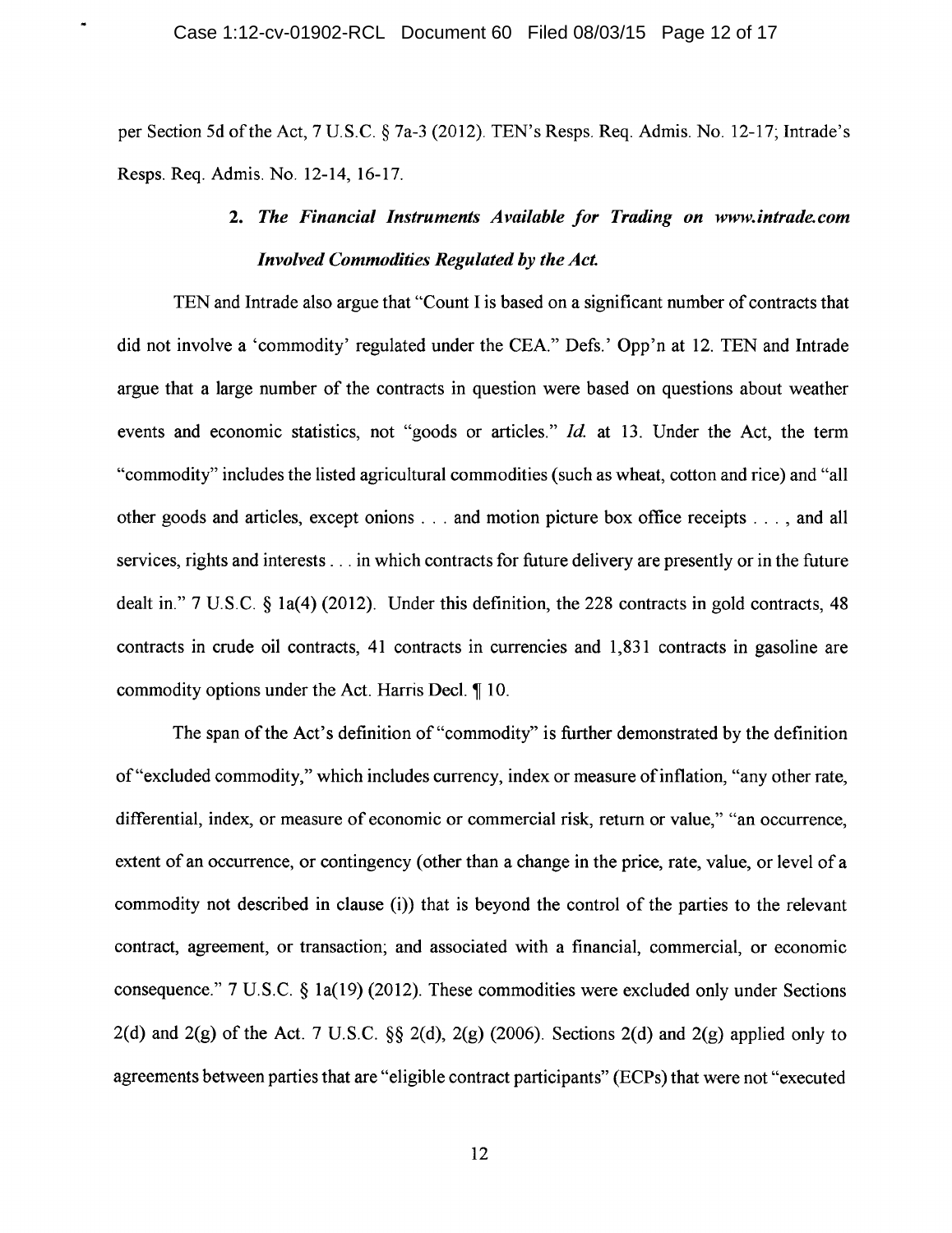$\blacksquare$ 

or traded on a trading facility" or "subject to individual negotiation by the parties." *Id.* During the relevant period, the U.S. customers that traded binary options were not eligible contract participants, since they each had individual net worth of less than \$5 million. *See* Rosa Decl. 1 1, ECF No. 47-25; Beyer Decl.  $\parallel$  7; Wu Decl.  $\parallel$  7; 7 U.S.C. § 1a (2012) (defining an "eligible contract participant" as "an individual who has amounts invested on a discretionary basis, the aggregate of which is in excess of  $(I)$  \$10,000,000 or  $(I)$  \$5,000,000 and who enters into the agreement, contract, or transaction in order to manage the risk associated with an asset owned or liability incurred, or reasonably likely to be owned or incurred, by the individual"). Furthermore, the contracts were traded on the intrade.com website, and thus were not "subject to individual negotiation by the parties." Therefore, the "excluded commodity" category does not apply to the contracts in question, and instead serves as further proof of the scope of the definition of commodity under the CEA. As a result, the 911 climate and weather contracts (including 420 contracts concerning the hurricane season and 491 contracts about New York City snowfall) and 2,444 contracts regarding U.S. economic numbers are commodity options under the Act. Harris Decl.  $\P$  10.

## B. Count II: TEN's Violations of Section 6c of the Act, 7 U.S.C. § 13a-1 (2012)

TEN violated Section 6c of the Act, 7 U.S.C. § 13a-1 (2012), which allows the CFTC to seek injunctions for "engaging ... in any act or practice constituting a violation of any provision of this chapter or any rule, regulation, or *order* thereunder." 7 U.S.C. § 13a-1 (2012) (emphasis added).

TEN argues that a factual dispute exists regarding whether TEN had customers during the relevant period. Defs.' Opp'n at 14. TEN argues that it did not have customers because on or about February 28, 2007, TEN deconsolidated into three separate entities in order to "separate TEN's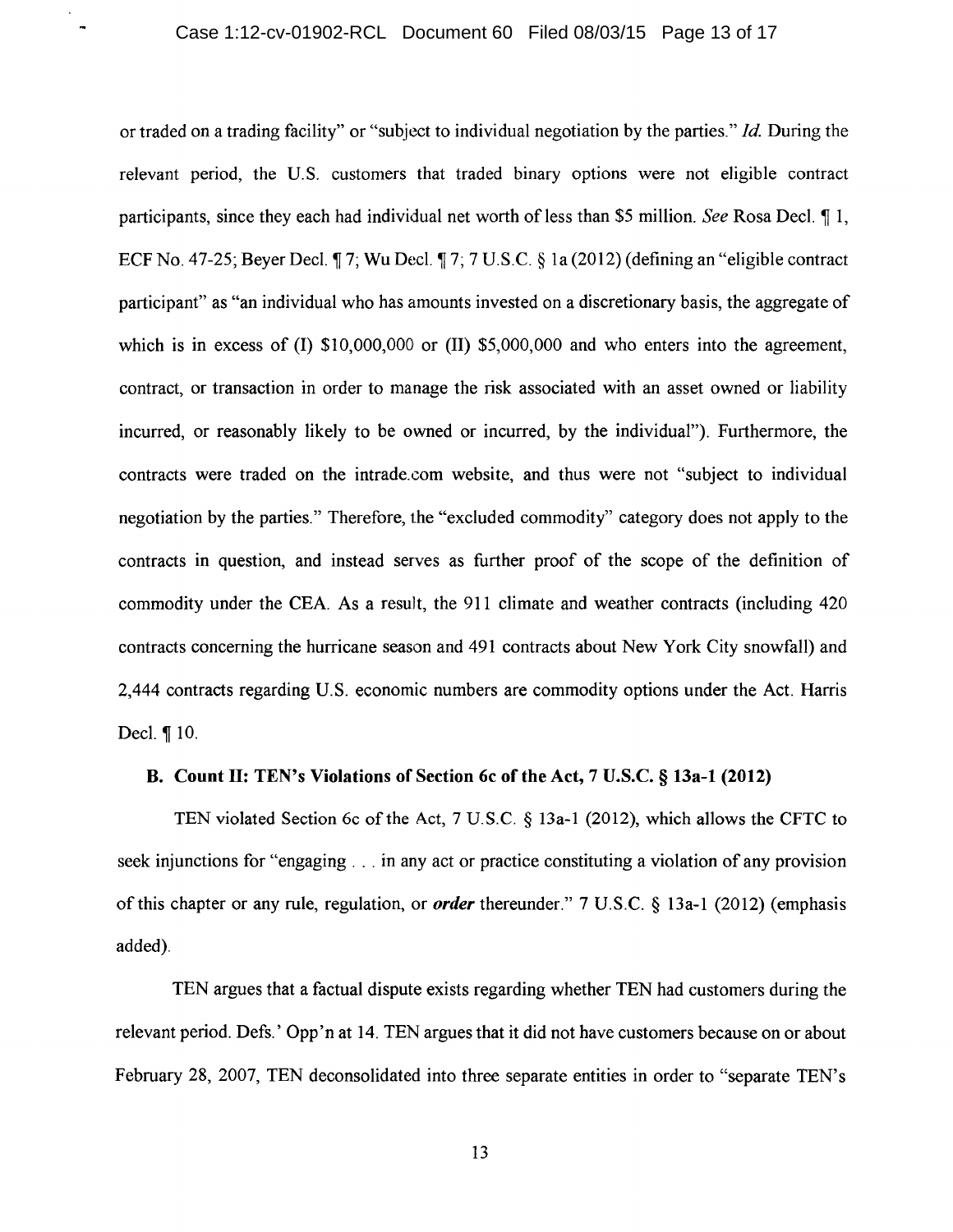non-sports prediction markets from its sports markets" and TEN "transferred its non-sports prediction markets and technology-related intellectual property to Intrade." TEN's 3d Supp. Resp. Interrog. No. 6. As a result of the reorganization, "Intrade obtained ownership of or usage rights to the www.intrade.com domain, TEN's customer lists and historical market data, all open nonsports positions on TEN's trading platform, and orders and member funds sufficient to cover the same." *Id.* In addition, TEN did not earn any revenue from trading; all revenue earned from trading during the relevant period was reported on Intrade' s tax returns. *Id* TEN argues that the companies did not operate as a single business because they had separate corporate registration numbers under Irish law, maintained separate bank accounts and filed separate tax returns and financial accounts. Defs.' Opp'n at 15.

In determining whether several business entities are operating as a common enterprise, courts look to whether the companies "( 1) maintain officers and employees in common, (2) operate under common control, (3) share offices, (4) commingle funds, and (5) share advertising and marketing,'' *FTC v. E.MA. Nationwide, Inc.,* 767 F.3d 611, 637 (6th Cir. 2014), as well as whether "corporate formalities are observed,'' and whether the companies conduct business at arm's length, *Sunshine Art Studios, Inc. v. FTC,* 481F.2d1171, 1175 (1st Cir. 1973); *see also CFTC v. Wall Street Underground, Inc.,* 281 F. Supp. 2d 1260, 1271 (D. Kan. 2003) (finding existence of a "common enterprise" for the purposes of the CEA where defendant companies were under common control, did not operate at arm's length, shared a mailing address, commingled funds and one of the defendants advertised exclusively through the other). Under the common enterprise theory of liability, TEN and Intrade operated as a common enterprise. TEN and Intrade were operating under common control between 2007 and December 2014 because TEN and Intrade had the same directors and officers during that period. TEN's Supp. Resp. Interrog. No. 7; Intrade's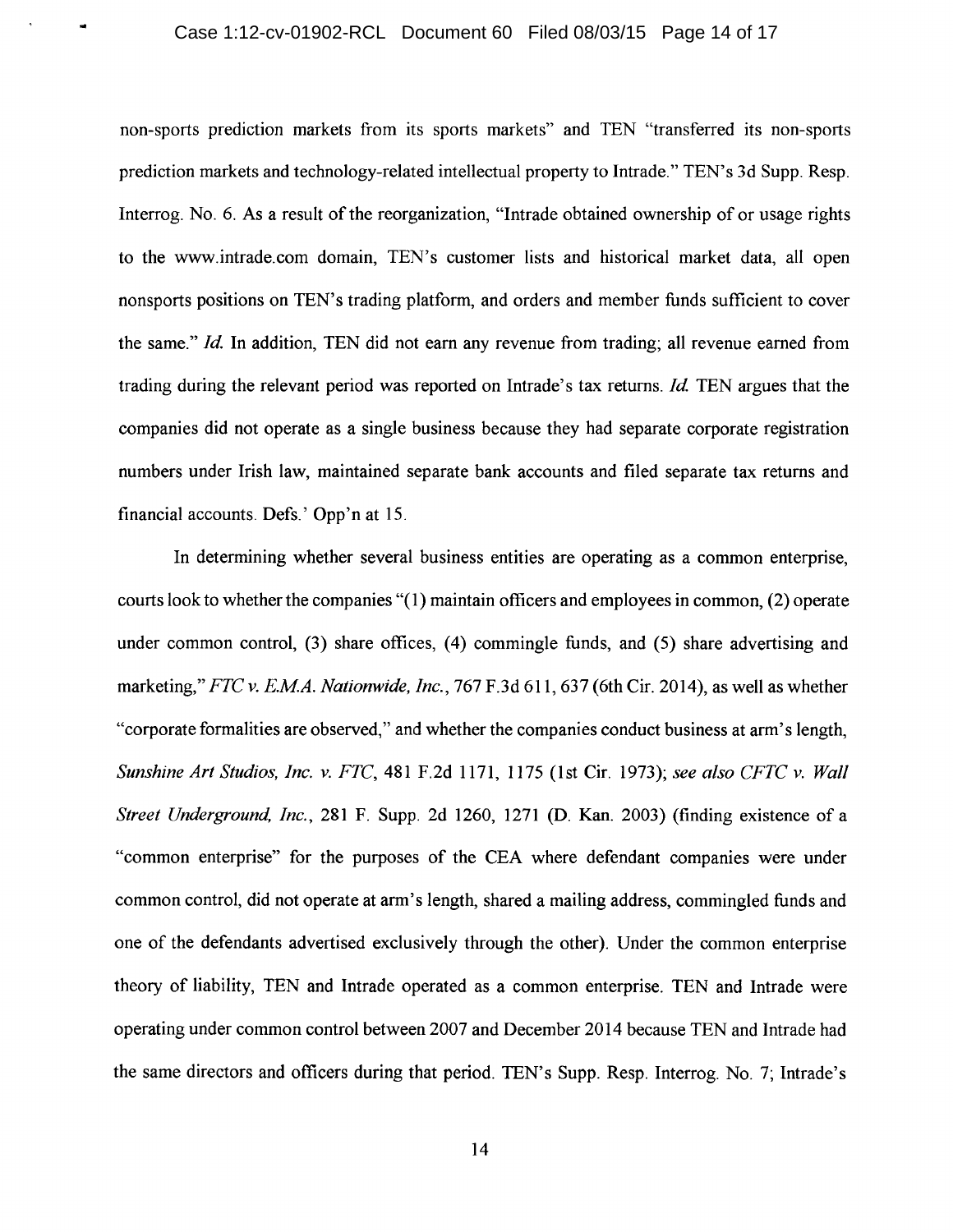Supp. Resp. Interrog. No. 7. TEN and lntrade shared office space at multiple Dublin offices each time the companies moved. Wolfenden Dep. at 50:21-22, 51: 1-22, 52: 1-22, 53: 1-4, 62: 12-15, 53:5- 14. In addition, TEN and Intrade commingled funds. Importantly, TEN maintained Intrade funds in its bank accounts from 2007 to 2012, Bernstein Dep. at 77:1-4, ECF No. 56-1, TEN maintained bank accounts that accepted funds from U.S. customers for the purpose of trading contracts based on future changes in the price of gold, the U.S. unemployment rate and U.S. gross domestic product, TEN's Resp. Req. Admis. No. 27, and Intrade transferred funds from its bank account to TEN's bank account on at least four different occasions, Wolfenden Dep. at 108: 1-17, 210: 10-13, 210:20-22, 211:8-15. Thus, since TEN and Intrade are jointly and severally liable under the common enterprise theory of liability, TEN is liable for violating the 2005 Commission Order.

First, TEN violated the 2005 Commission Order by offering for trade through www.intrade.com the contracts prohibited by the Commission Order. As discussed in the previous section, during the relevant period, TEN and Intrade allowed U.S. customers to trade 5,503 prohibited contracts through www.intrade.com. Harris Decl.  $\P$  10. In addition, John Delaney, thendirector and officer to TEN and Intrade, asked Wolfenden to "open up" commodity and currency markets to U.S. customers on December 29, 2010, when the 2005 Commission Order was still in force. Wolfenden Dep. at 112:13-15. Accordingly, Wolfenden lifted or caused to be lifted the blocks on www.intrade.com which allowed U.S. customers to trade commodity contracts. Wolfenden Dep. at 112: 16-22, 113:1-14, 113:15-22, 114: 1-10. Wolfenden may have lifted blocks on currency contracts as well. Wolfenden Dep. at 114:11-22, 115:12. Although TEN argues that "Intrade did not permit U.S. customers to trade contracts that were specifically identified in the 2005 Commission Order," TEN and Intrade traded contracts that were identical to the contracts specifically identified in the 2005 Commission Order, including contracts such as Daily Crude Oil,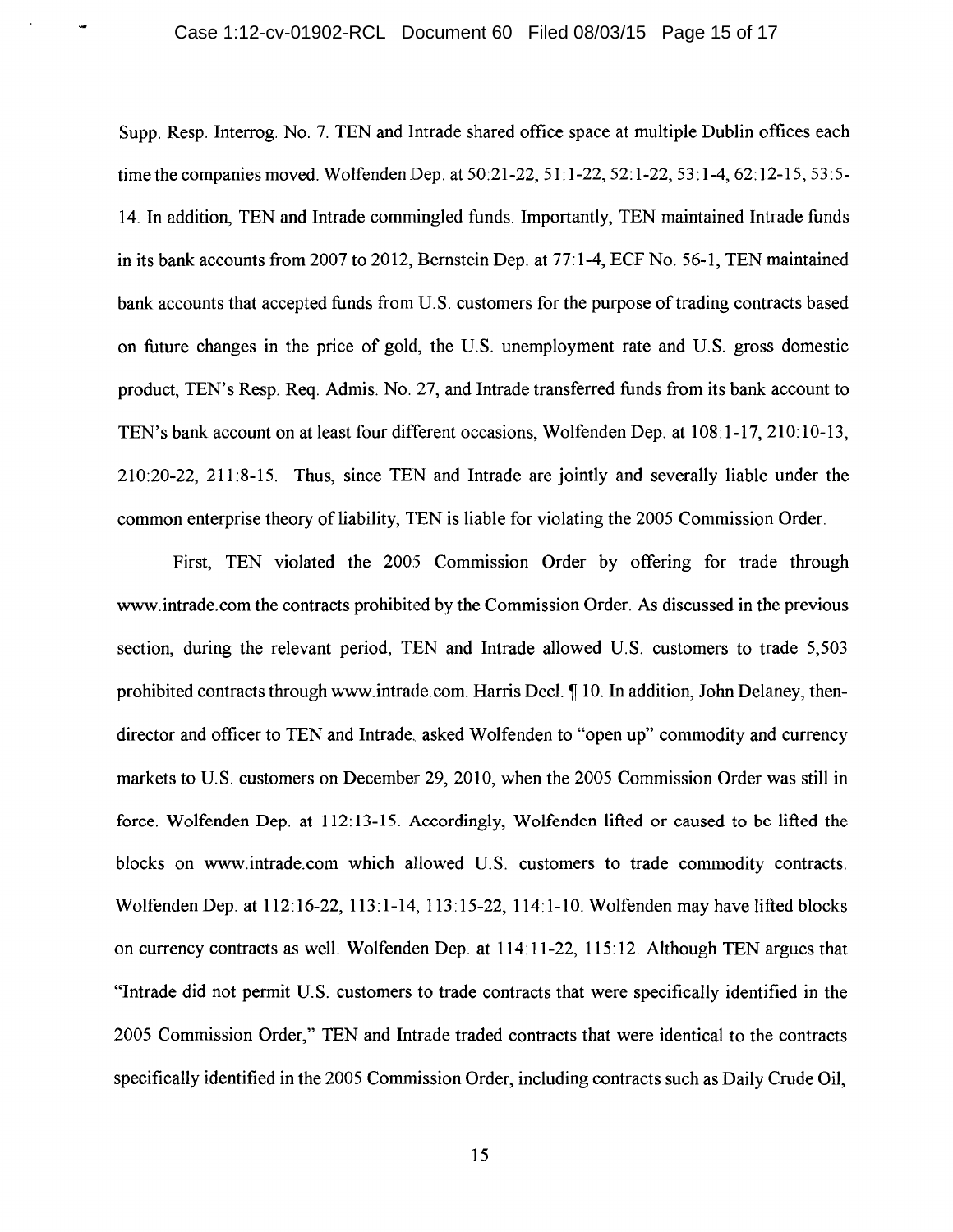Light Sweet Crude Oil Futures Year End, Intraday Euro versus U.S. Dollar Rate, and U.S. Dollar versus Yen Cash Rate. 2005 Commission Order at 2; Harris Decl.  $\P\P$  9-11.

TEN argues that it should not be responsible for the actions of its then-director and officer John Delaney because "record evidence exists to support a finding that Delaney was not acting within the scope of his authority as Defendants' representative" when he asked Wolfenden to remove the blocks. Defs.' Opp'n at 16-17. However, Section 2(a)(l) of the Act, 7 U.S.C. § 2, states that "[t]he act, omission, or failure of any official, agent, or other person acting for any individual, association, partnership, corporation, or trust within the scope of his employment or office shall be deemed the act, omission, or failure of such individual, association, partnership, corporation, or trust, as well as of such official, agent, or other person."

TEN further argues that "corporations are not responsible for an agent whose actions are adverse to the company's interests." Defs.' Opp'n at 16 (citing *BCCJ Holdings (Luxembourg) S.A. v. Clifford,* 964 F. Supp. 468, 478 (D.D.C. 1997)). Yet TEN misstates the law of the adverse interest exception; the exception only applies when the officer or agent acts with an interest adverse to the corporation. *BCCI Holdings,* 964 F. Supp. at 478 (holding that "the adverse interest exception applies only to fraud *against* the corporation, not to fraud *on behalf* of the corporation"). In this case, John Delaney was acting in scope of his employment and not with an interest adverse to TEN. Delaney was a director of TEN from 2003 until his death in May 2011. Bernstein Dep. at 58:14-19, Dec. 18, 2014. Delaney was in charge of the daily operations at TEN and Intrade from some time prior to 2007 until he died in May 2011. Bernstein Dep. at 59:21-22, 60: 1-22, 61: 1-22, 62: 1-22, 63: 1-6, Dec. 18, 2014. Unlike Delaney's alleged misappropriation of funds from TEN, his decision to lift the blocks on banned contracts was not made with an interest diverse to TEN